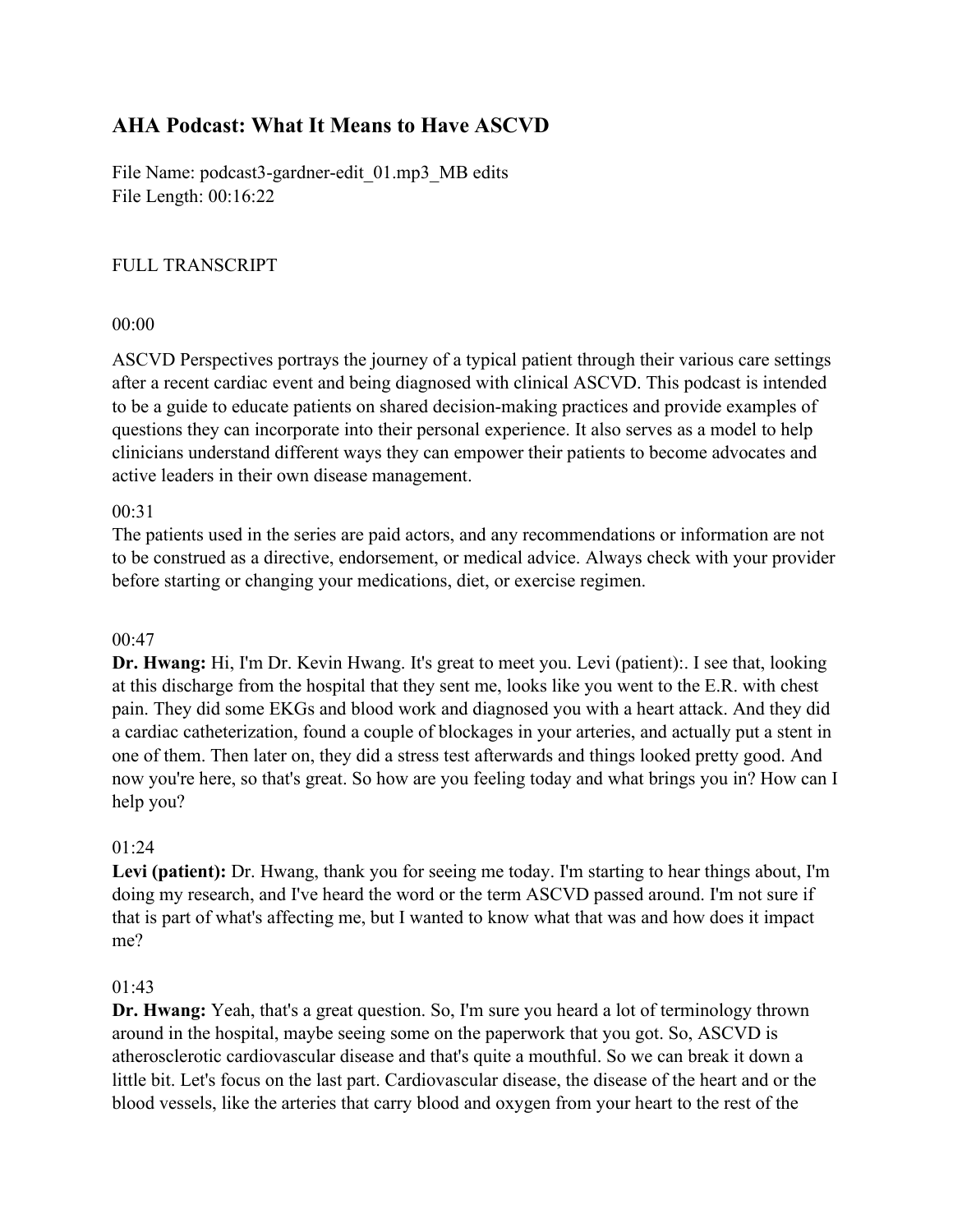body. You know, to your arms and legs, the internal organs, and the brain. But your heart is also a muscle itself. It's constantly working. So it also needs blood and oxygen. And the heart itself relies on a large network of very important arteries called the coronary arteries in order to get its own blood supply.

# 02:35

**Dr. Hwang:** So that's what happened to you. You had an issue with your coronary arteries, the arteries that carry blood, the heart itself. That's why they put in the stent.

### 02:43

**Dr. Hwang:** So, that's what cardiovascular disease is, but most cardiovascular disease is caused by atherosclerosis. That's why they call it atherosclerotic cardiovascular disease and that's simply when you have the steady plaque buildup inside your arteries and the plaque can narrow or completely block the flow of blood through your arteries, sort of like a clot blocking up the pipes.

### 03:07

**Levi (patient):** And that sounds really serious. But how long can I live with this cardiovascular disease of this sort?

### 03:16

**Dr. Hwang:** Yeah, well, it depends on a lot of factors. So first of all, you made the right decision to go to the E.R. when you had chest pain. That was a major, major event. You got to the E.R. They were able to treat you. They were able to diagnose you quickly and give you the right treatment with medications. They put a stent in one of your coronary arteries. If you hadn't received that treatment, or you got it a little bit later, the heart attack could have affected a much larger part of your muscle, could have actually caused more of your heart muscle to die. Then you could have actually died. In fact, cardiovascular disease is the number one cause of death in the world and in the US. It's actually trending down, but it's still number one.

#### 03:16

**Dr. Hwang:** So the fact that you got treated early is great. You also had the right tests, and they were able to find the issues. They found the blockages. They were able to identify the critical one and put a stent there to open it up to restore blood flow to your heart. And you've done well so far. And what's going to affect you now is the treatment that you get going forward. And what we're trying to do is prevent a second heart attack or also just prevent a stroke. A stroke is another type of atherosclerotic cardiovascular disease when blood flow is cut off to your brain.

#### 04:33

**Dr. Hwang:** So, we want to prevent a second heart attack or a stroke. You could do quite well because you went to the hospital early. You're not in heart failure based on the stress test. After all that, your heart was functioning fine. So, the good news is that most people who survived the first heart attack, such as yourself, you can return to a pretty normal life and enjoy many long,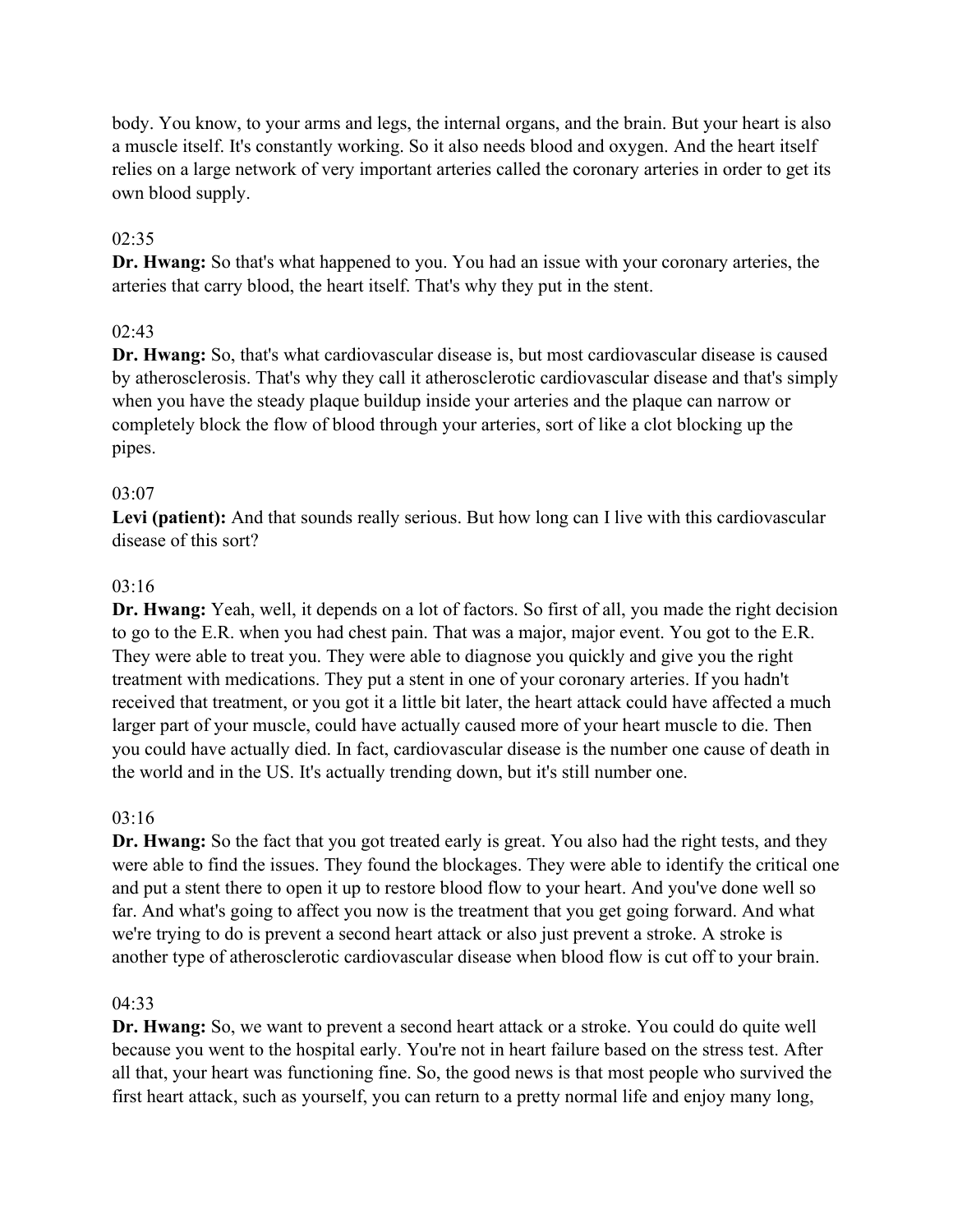more years of good, healthy life. If we pay attention to the right things, pay attention to risk factors.

# $05:02$

Levi (patient): OK, so there's nothing that I could have really done to have prevented this? Like, maybe…How could I have caught it earlier? I caught it because I was having chest pains. But was there anything I could have done to catch it earlier?

# 05:17

**Dr. Hwang:** That's a great question. So, a lot of people actually, they're in a similar situation as you, where their first symptom of ASCVD, or atherosclerotic cardiovascular disease, is a heart attack or stroke. Or their first manifestation, the first symptom, is chest pain. So, they've already developed ASCVD over the course of years, but it didn't cause any symptoms until that first traumatic episode. And that's unfortunate. But there are a lot of risk factors that you know about that can lead to ASCVD.

### 05:49

**Dr. Hwang:** And if they're caught and detected early, we can really prevent it, or at least dramatically lower the risk of that happening. So, these risk factors are things you may have heard about, like high blood pressure, diabetes, high cholesterol, smoking, physical inactivity, an unhealthy diet and being overweight or obese. So, if we knew about those things beforehand and really addressed those, it could have prevented this. But we don't ever actually bring the risk down to zero where we could lower it significantly by paying attention to those things early on.

### 06:26

Levi (patient): So, I'm just looking at my blood work results, and I don't really understand a lot of it. I see this term LDL-C. Does that matter for ASCVD, and does my LDL-C being high put me at risk for my ASCVD to get worse?

### 06:46

**Dr. Hwang:** So, on a standard cholesterol panel, when you get your blood drawn, there are a lot of individual results. And one of these is the LDL-C that stands for low density lipoprotein cholesterol. And it's the one that most health care providers, such as myself, we pay the most attention to that one when we're trying to look at someone's risk for ASCVD. It's the one that we call the bad cholesterol. So, the higher the LDL, the higher the risk for ASCVD, because this type of cholesterol contributes to these atherosclerosis plaques that can block up the arteries and cause heart attacks, cause chest pain, cause strokes, even cause circulation problems down to your legs or to your arms.

### 07:32

**Dr. Hwang:** So, yeah, if your LDL is high, it does put you at more risk for your ASCVD to get worse. So, there are a number of things we can do to lower that. And also, one of the medications that we would use to lower that, called a statin medication, not sure if you've heard that before,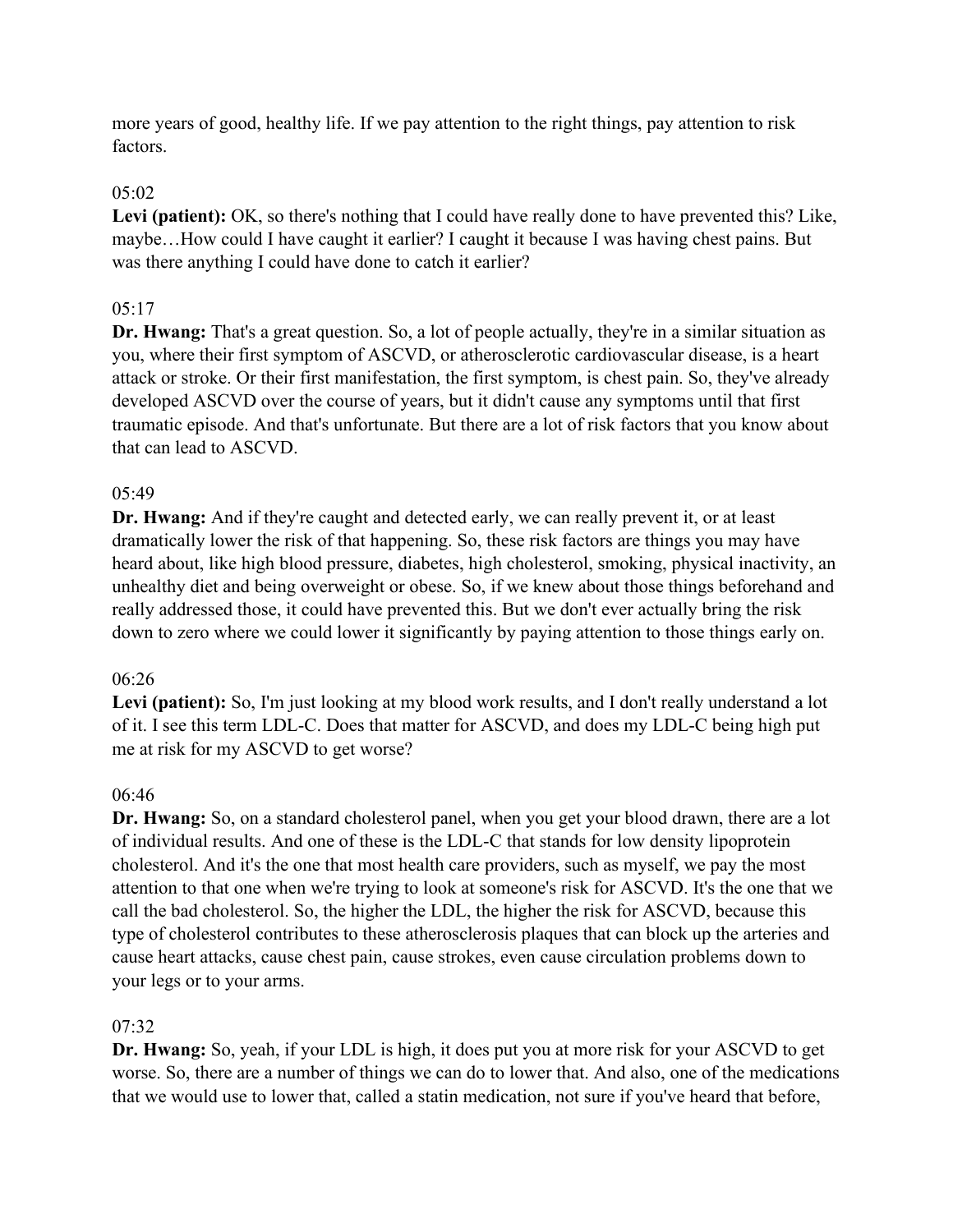but that lowers LDL, but also does other things like lower inflammation in the heart. So, it can actually help people, even if the LDL is not too bad, the statins can lower inflammation in the arteries of the heart. So, it's kind of a dual thing. We need to pay attention to the LDL, but also prescribe medications that, not only lower the LDL, but have been shown to lower the risk for heart disease due to other means.

### 08:15

Levi (patient): OK, so, I'm glad you said heart disease. There's a history of heart disease and stroke in my family. Does that impact my condition at all, or my susceptibility to get worse?

#### 08:29

**Dr. Hwang:** Yeah, especially if it's affected your close relatives. So, let's say a very close relative had a heart attack at a young age. For example, if your mother or father had a heart attack in their 50s, that definitely raises the concern that genetics may be playing a role in your risk. If we're talking about, let's say, your second cousin had a heart attack when she was 90, then that's not so much of a concern. So that's one of the things why some people may have a heart attack as their first symptom. They have a strong genetic component. Maybe they're not under the care of a health care provider, or they never really knew what their risk factors were, and they have this high risk because of family history or risk factors that they weren't aware of, like high blood pressure. That's why people can have ASCVD develop over time. Then all of a sudden it causes a problem like a heart attack or stroke. But the good news is, even though you have a family history of heart disease, the treatments that we have can still lower your risk. So, it's not like it's an inevitable thing. Just because your father had a heart attack doesn't necessarily mean that you're going to have one, or that you're going to have a second one. We can still do something about it to help lower your risk of it getting worse.

#### 9:42

**Levi (patient):** OK, so what, going forward, what will my treatment for ASCVD look like, and how long will I have to do that treatment?

#### 09:53

**Dr. Hwang:** Yeah, so it's probably going to be a lifelong thing and the treatment is going to be paying attention to your risk factors and looking at your labs and monitoring things and making some consistent lifestyle changes. So, you know, the main risk factors that are mentioned are the ones that we want to pay attention to, the ones that we can see if we can help improve those. So for example, that would be high blood pressure. If your blood pressure is consistently over 130 over 80, the top number being 130 and the bottom number being 80, then that's a concern.

#### 10:27

**Dr. Hwang:** And we definitely want to lower that blood pressure through a combination of good lifestyle changes with diet and exercise, and in most people, some medications. Diabetes: screen for diabetes regularly, and if you do have diabetes, we need to treat that because diabetes is a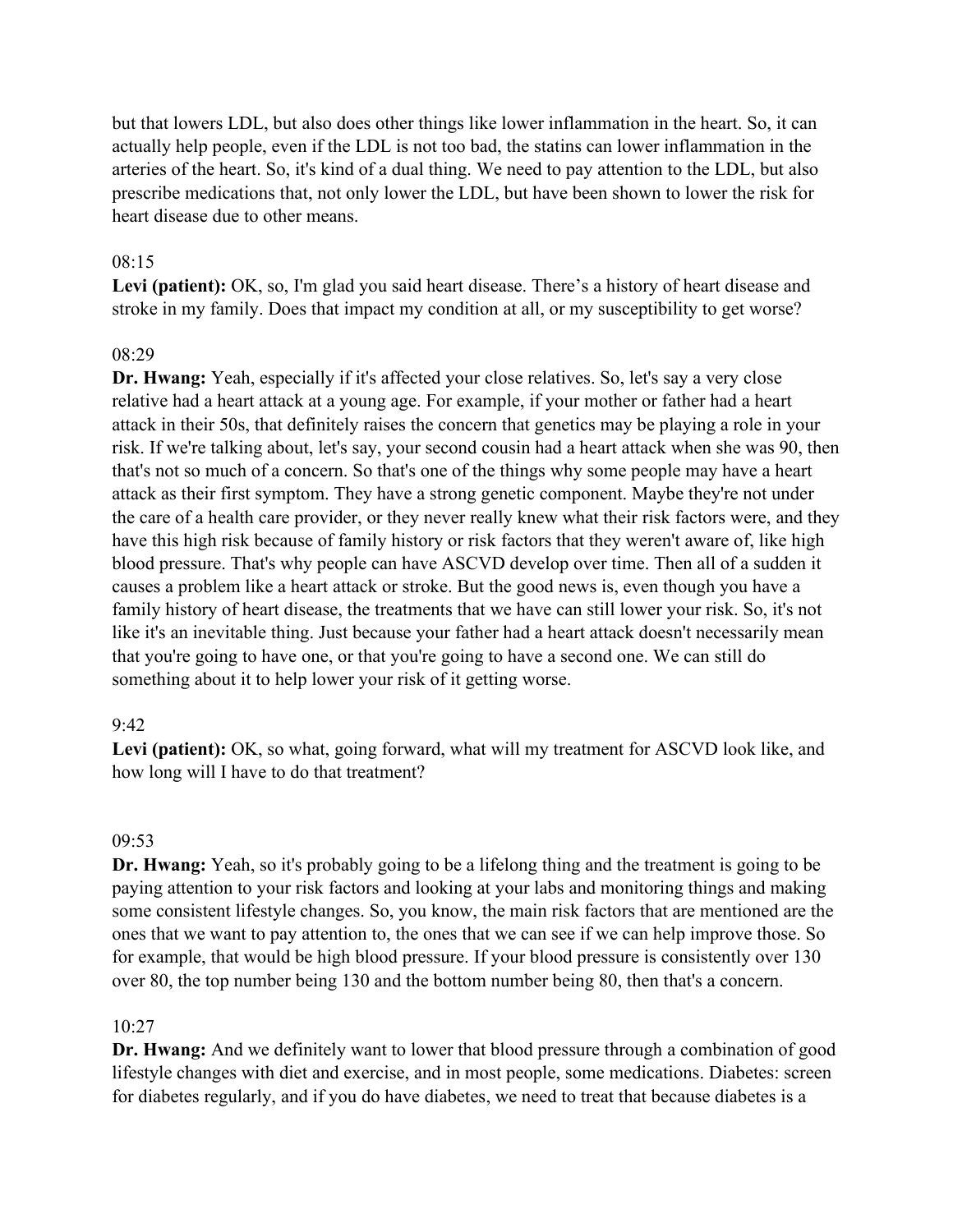major risk factor for heart disease. We've talked about high cholesterol, and again, if your LDL is high, we definitely want to treat you with a statin medication. But even if it's low, even if it's below a hundred, you would want to still be on a statin because you've already had a heart attack.

### 11:01

**Dr. Hwang:** You already have ASCVD. What we're trying to do is prevent a second one from occurring. So that really helps out. I mean, that's been shown in research studies to really lower the risk for a subsequent heart attack by being on a statin. Smoking: If you don't smoke, don't start. If you currently smoke, stop, because it's a major risk factor. And then we're talking about afterwards of the kind of boring, but very important, things like being very physically active, being consistently physically active, not being sedentary, eating a healthy diet, losing weight if you're overweight.

# 11:34

**Dr. Hwang:** Those are the things that really help lower your risk. And also there's other medications, like a daily aspirin, would be helpful in your case. It's not really helpful in everybody, but someone who's already had ASCVD or a heart attack or stroke should take an aspirin. That reduces the stickiness of certain blood cells in your bloodstream and that reduces the risk for having another heart attack.

### 11:54

Levi (patient): OK, so if I feel, you know, down the line, or in a month or two, or whenever, if I feel relatively fine, what happens if I ignore this problem and how will I know once I'm better? Are the tests going to show that I'm improving?

### 12:10

**Dr. Hwang:** Yeah, I mean, we do want to pay attention to the symptoms, so that's important. Like if you have chest pain or problems breathing, lightheadedness, heart beating too irregularly or too quickly, those things may be hint that the ASCVD is getting worse. But, you know, people can have, as I mentioned before, people can have ASCVD and feel completely fine. Even if you feel fine, we still want to pay attention to those risk factors because things can get worse even if you feel physically fine, but the blood pressure is still very high or you develop diabetes or cholesterol is still high, things like that. So, it's still important, no matter how you're feeling, to get regular checkups and monitor things like blood pressure, cholesterol, blood sugar, what kind of diet and exercise. So, yeah, it's a great question. A lot of people feel fine, but we have to regularly look at the things that can raise your risk and make sure we're addressing those.

### 13:11

**Levi (patient):** Yeah. So, a couple more questions for you, Doc. What resources are available to help me understand my diagnosis? I know that, like, when I go home, I might not remember everything you're saying right now. So, how can I study up and learn about this myself?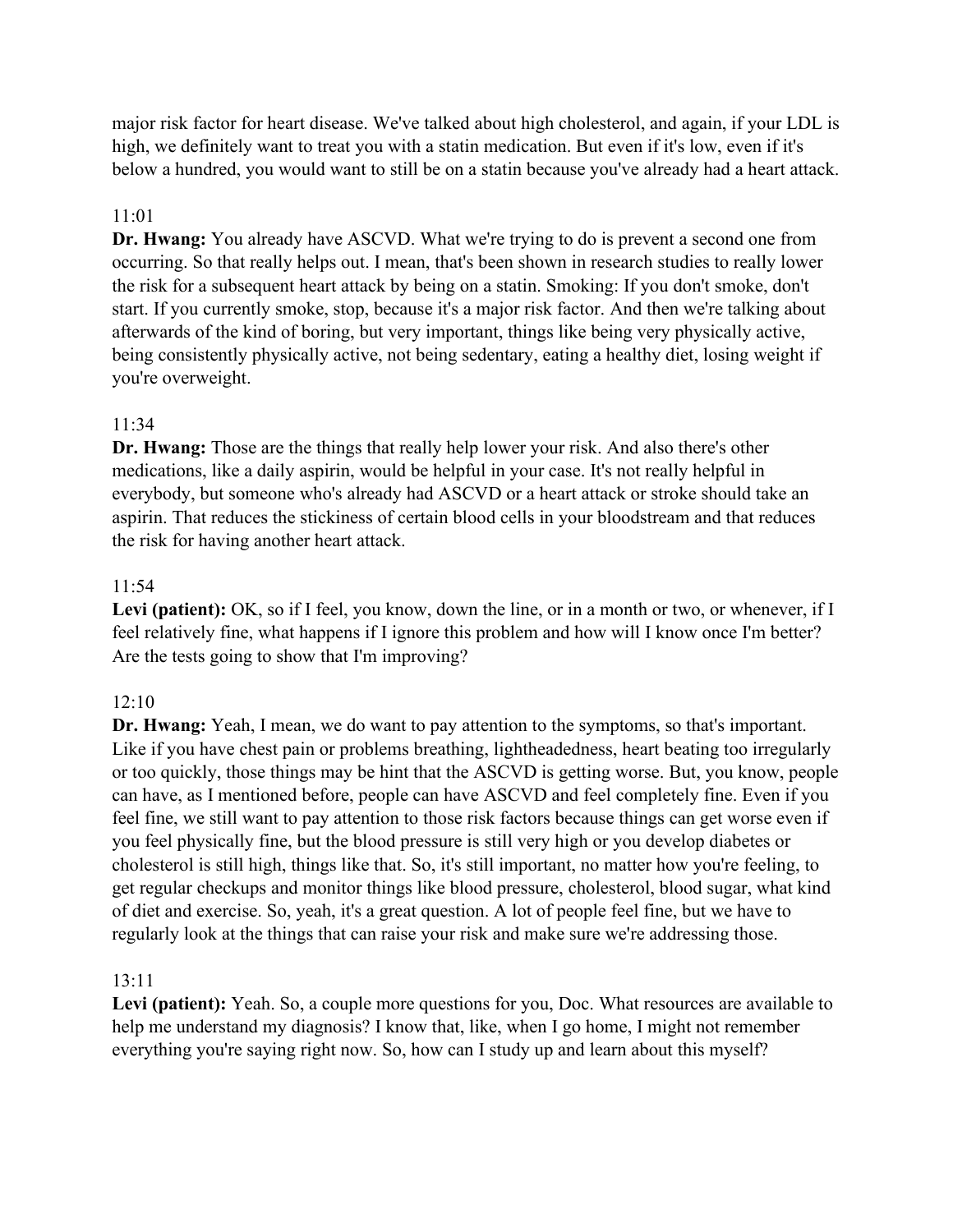# 13:27

**Dr. Hwang:** Well, the American Heart Association website has a lot of great, easily understood information about heart disease, about lifestyle changes, about risk factors like blood pressure, cholesterol, diabetes and all that. That's a good resource. The CDC or Centers for Disease Control also has some good information there. So, there's a lot of great information out there. I would start with one of those websites, and also talking to your health care providers and things and asking questions like you're doing right now is always a great thing.

### 14:00

Levi (patient): And, last question for you, Doc. What are some proactive things that I can do on a day-to-day basis to improve my condition?

### 14:08

**Dr. Hwang:** All right, so things that we mentioned: It's building daily habits, like staying physically active. So, try to do some exercise every day. You'd want to aim for about one hundred and fifty minutes or two and a half hours per week of moderate exercise like walking. Just walking is great, alright? If you're up to it, you can do jogging. The more intense the exercise, then you don't need to do as many minutes of it. So, you know, the basic recommendations are about a hundred and fifty minutes of moderate exercise like walking or seventy-five minutes of more intense exercise like jogging, every week.

#### 14:43

**Dr. Hwang:** If you can do more, do more, alright? The more exercise, the better. And also exercise includes strength training, whether it's with body weight or dumbbells or resistance bands. You want to do that about two days a week. And I don't know how active you are right now, but if you're pretty sedentary right now, you don't have to all of a sudden jump up and start working out and running and jogging all at once. You want to build up gradually, so your body gets used to it. Even doing little things like making sure you get up out of your chair, take a quick walk break or stand up and stretch. That's also beneficial.

### 15:17

**Dr. Hwang:** We're seeing a lot of research that it's not only about how much exercise we do, but minimizing the time that you're just sitting around. We all sit around in chairs in offices a lot. That's not good for the body or for the heart. Diet: You know, there's a lot of things with diet that you can do to lower your risk for ASCVD getting worse. For example, this is just some information you can find on the American Heart Association website. You want to eat a lot of fruits and vegetables. Instead of eating processed grains, like white bread and white pasta, you want to have more whole grains, whole wheat stuff, whole grains. Avoid the red meat or cut down on the red meat. Instead, get your protein from lean sources like chicken and fish. Beans and nuts are really good sources of protein and also healthy fats. Cutting down on sodium, that can help with your blood pressure as well. High salt foods, processed foods, snack foods all have a lot of salt. Those can raise your blood pressure. Those are some basic things you can work